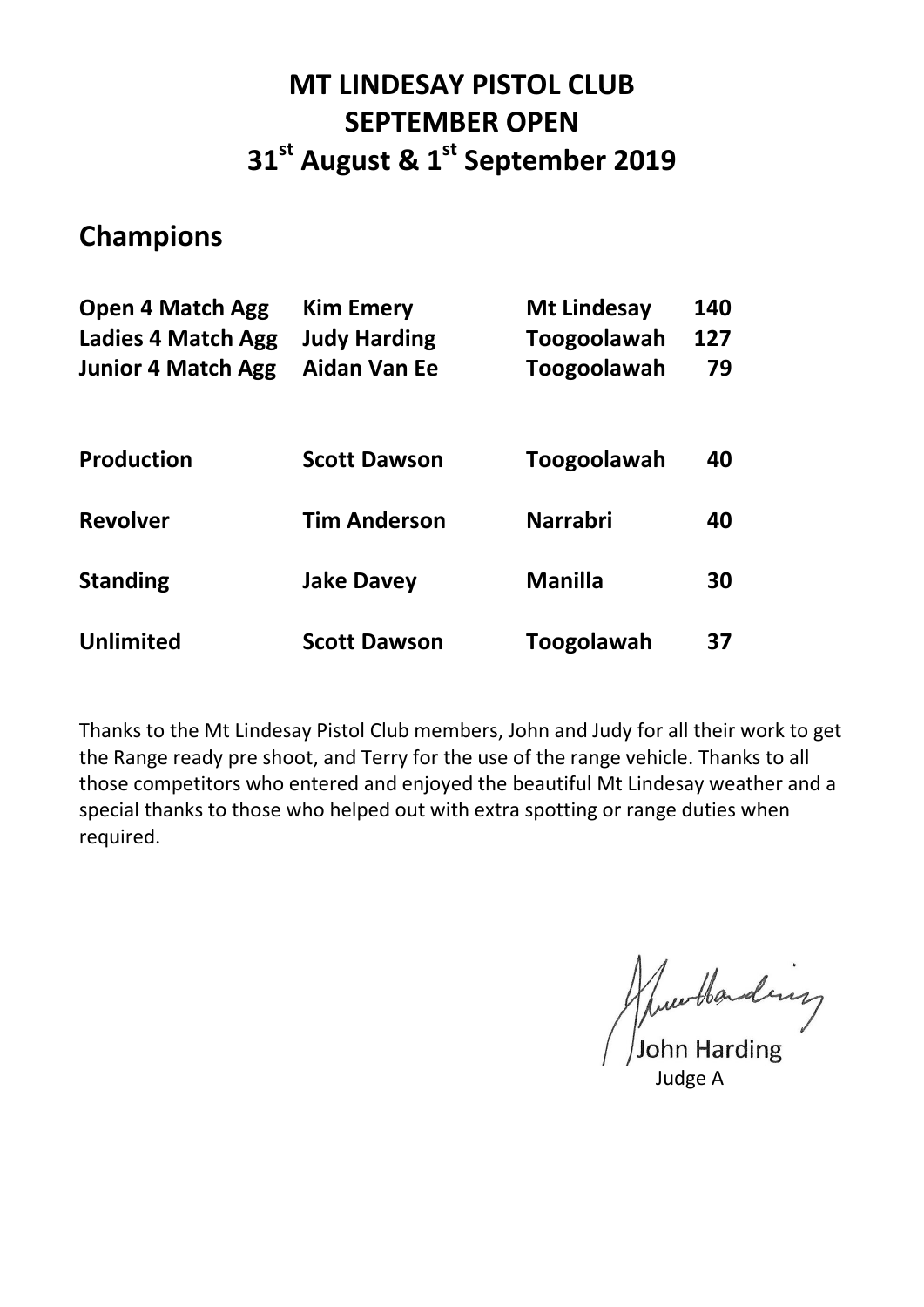#### **200m Open Aggregate**

|                  |                    |               |                |                  | <b>Match Date</b> | 02-Sep-19      |                  |  |
|------------------|--------------------|---------------|----------------|------------------|-------------------|----------------|------------------|--|
| <b>Aggregate</b> | <b>Top Surname</b> | <b>Name</b>   | <b>Club</b>    | Prod             | <b>Rev</b>        | <b>Stan</b>    | <b>Unlim</b>     |  |
| 140              | <b>EMERY</b>       | Kim           | Mt Lindesay    | 39               | 36                | 29             | 36               |  |
| 140              | <b>DAVEY</b>       | Tim           | Manilla        | 39               | 36                | 30             | 35               |  |
| 139              | <b>DAVEY</b>       | Jake          | Manilla        | 39               | 36                | 30             | 34               |  |
| 137              | <b>ANDERSON</b>    | Tim           | Narrabri       | 39               | 40                | 25             | 33               |  |
| 137              | <b>DAWSON</b>      | Scott         | Toogoolawah    | 40               | 36                | 24             | 37               |  |
| 127              | <b>HARDING</b>     | Judy          | Toogoolawah    | 38               | 35                | 24             | 30               |  |
| 124              | <b>WILLIAMS</b>    | Philip        | Mt Lindesay    | 37               | 32                | 24             | 31               |  |
| 118              | <b>DAWSON</b>      | Greg          | Armidale       | 36               | 27                | 24             | 31               |  |
| 113              | <b>HARDING</b>     | John          | Metro PSQ      | 35               | 28                | 18             | 32               |  |
| 100              | <b>JACKES</b>      | Kirsten       | Metro PSQ      | 35               | 28                | 9              | 28               |  |
| 97               | <b>LEDGER</b>      | Drew          | Metro PSQ      | 31               | 30                | 13             | 23               |  |
| 96               | <b>BENNETT</b>     | Jeff          | Childers R&P   | 29               | 27                | 23             | 17               |  |
| 92               | <b>STANFIELD</b>   | Frank         | Metro PSQ      | 35               | 23                | 18             | 16               |  |
| 84               | <b>DAY</b>         | <b>Brian</b>  | Murrumba       | 31               | 25                | 8              | 20               |  |
| 79               | VAN EE             | Aidan         | Toogoolawah    | 19               | 28                | 19             | 13               |  |
| 78               | <b>PAVLOU</b>      | Andy          | Port Macquarie | 32               | 17                | 12             | 17               |  |
| 76               | <b>BLAYDEN</b>     | Richard       | Metro PSQ      | 37               | 39                | $\mathbf 0$    | $\boldsymbol{0}$ |  |
| 75               | <b>ARCHIBALD</b>   | Carmel        | Armidale       | 26               | 25                | $\overline{7}$ | 17               |  |
| 63               | <b>COOK</b>        | Barry         | Metro PSQ      | 23               | 26                | 14             | 0                |  |
| 60               | <b>FURLER</b>      | Wayne         | Toogoolawah    | 26               | 24                | $\overline{4}$ | 6                |  |
| 51               | <b>ANDERSON</b>    | Terry         | Narrabri       | 0                | 33                | 18             | 0                |  |
| 46               | <b>EDWARDS</b>     | <b>Stuart</b> | Mt Lindesay    | 22               | 24                | $\mathbf 0$    | 0                |  |
| 44               | <b>CUTLER</b>      | <b>Brian</b>  | Port Macquarie | 15               | 19                | 1              | 9                |  |
| 37               | <b>SCUPHAM</b>     | Geoff         | Metro PSQ      | $\boldsymbol{0}$ | 21                | $\mathbf 0$    | 16               |  |
| 27               | <b>CHAPLIN</b>     | Peter         | Toogoolawah    | 3                | 10                | 12             | $\overline{2}$   |  |
| 9                | <b>CLARK</b>       | Michelle      | Metro PSQ      | $\mathbf 0$      | 0                 | 9              | $\mathbf 0$      |  |

#### **200m Women's Aggregate**

|                  | <b>Name</b>                  | <b>Club</b> | <b>Prod</b> | <b>Rev</b> | <b>Stand</b>      | Unli      |
|------------------|------------------------------|-------------|-------------|------------|-------------------|-----------|
| <b>HARDING</b>   | Judy                         | Toogoolawah | 38          | 35         | 24                | 30        |
| <b>JACKES</b>    | Kirsten                      | Metro PSQ   | 35          | 28         | 9                 | 28        |
| <b>ARCHIBALD</b> | Carmel                       | Armidale    | 26          | 25         |                   | 17        |
| <b>CLARK</b>     | Michelle                     | Metro PSQ   | 0           | 0          | 9                 | 0         |
|                  | <b>Aggregate Top Surname</b> |             |             |            | <b>Match Date</b> | 02-Sep-19 |

#### **200m Junior's Aggregate**

|                              |  |          |             |             |      | Match Date 02-Sep-19 |                  |       |  |  |  |  |  |
|------------------------------|--|----------|-------------|-------------|------|----------------------|------------------|-------|--|--|--|--|--|
| <b>Aggregate Top Surname</b> |  |          | <b>Name</b> | <b>Club</b> | Prod |                      | <b>Rev Stand</b> | Unlim |  |  |  |  |  |
| 79                           |  | 0 VAN EE | Aidan       | Toogoolawah | 19   | 28                   | 19               | 13    |  |  |  |  |  |

Murthanding<br>John Harding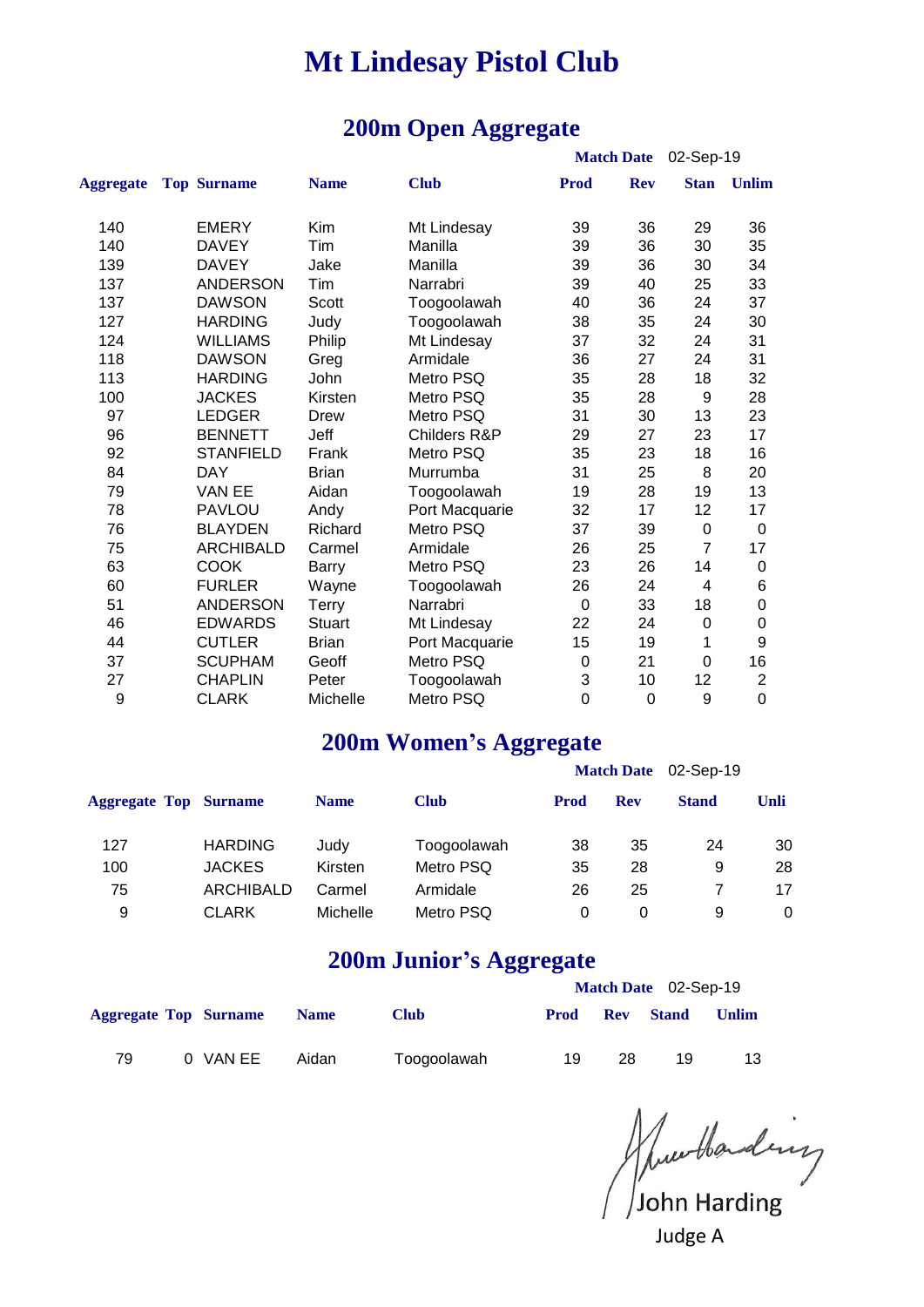### **200m Production**

|               |            |                  |                |                              |                    | Match Date 02-Sep-19 |                  |                  |                 |                  |  |
|---------------|------------|------------------|----------------|------------------------------|--------------------|----------------------|------------------|------------------|-----------------|------------------|--|
| <b>Name</b>   |            | <b>Surname</b>   | <b>Club</b>    | <b>Grade</b><br><b>Break</b> | <b>Total Shoot</b> | Off                  | <b>Chick</b>     | Pig              | <b>Turk Ram</b> |                  |  |
| <b>Grade</b>  | <b>INT</b> |                  |                |                              |                    |                      |                  |                  |                 |                  |  |
| <b>Scott</b>  |            | <b>DAWSON</b>    | Toogoolawah    |                              | 40                 |                      | 10               | 10               | 10              | 10               |  |
| Jake          |            | <b>DAVEY</b>     | Manilla        |                              | 39                 |                      | 10               | 10               | 9               | 10               |  |
| Tim           |            | <b>DAVEY</b>     | Manilla        |                              | 39                 | 3                    | 10               | 10               | 10              | 9                |  |
| Tim           |            | <b>ANDERSON</b>  | Narrabri       |                              | 39                 |                      | 10               | 10               | 10              | 9                |  |
| Kim           |            | <b>EMERY</b>     | Mt Lindesay    |                              | 39                 |                      | 10               | 10               | 10              | $\boldsymbol{9}$ |  |
| Judy          |            | <b>HARDING</b>   | Toogoolawah    |                              | 38                 |                      | 10               | 10               | 10              | 8                |  |
| Richard       |            | <b>BLAYDEN</b>   | Metro PSQ      |                              | 37                 |                      | 9                | 10               | 10              | 8                |  |
| Philip        |            | <b>WILLIAMS</b>  | Mt Lindesay    |                              | 37                 |                      | 10               | 10               | 9               | 8                |  |
| Greg          |            | <b>DAWSON</b>    | Armidale       |                              | 36                 |                      | 10               | $\boldsymbol{9}$ | 8               | $\boldsymbol{9}$ |  |
| John          |            | <b>HARDING</b>   | Metro PSQ      |                              | 35                 |                      | 10               | 9                | 8               | 8                |  |
| Kirsten       |            | <b>JACKES</b>    | Metro PSQ      |                              | 35                 |                      | 10               | 9                | 8               | 8                |  |
| <b>Grade</b>  | <b>AAA</b> |                  |                |                              |                    |                      |                  |                  |                 |                  |  |
| Frank         |            | <b>STANFIELD</b> | Metro PSQ      |                              | 35                 |                      | 10               | 10               | 8               | $\overline{7}$   |  |
| Andy          |            | <b>PAVLOU</b>    | Port Macquarie |                              | 32                 |                      | 8                | 9                | 9               | $\overline{7}$   |  |
| <b>Drew</b>   |            | <b>LEDGER</b>    | Metro PSQ      |                              | 31                 |                      | $\overline{7}$   | 9                | $\overline{7}$  | 8                |  |
| <b>Brian</b>  |            | <b>DAY</b>       | Murrumba       |                              | 31                 |                      | 10               | 9                | 4               | 8                |  |
| <b>Grade</b>  | AA         |                  |                |                              |                    |                      |                  |                  |                 |                  |  |
| Jeff          |            | <b>BENNETT</b>   | Childers R&P   |                              | 29                 |                      | 9                | 8                | 4               | 8                |  |
| Wayne         |            | <b>FURLER</b>    | Toogoolawah    |                              | 26                 |                      | 6                | 8                | 5               | $\overline{7}$   |  |
| Carmel        |            | <b>ARCHIBALD</b> | Armidale       |                              | 26                 |                      | $\overline{7}$   | $\overline{7}$   | $\overline{7}$  | 5                |  |
| <b>Barry</b>  |            | <b>COOK</b>      | Metro PSQ      |                              | 23                 |                      | 10               | 6                | $\overline{7}$  | $\overline{0}$   |  |
| <b>Stuart</b> |            | <b>EDWARDS</b>   | Mt Lindesay    |                              | 22                 |                      | $\boldsymbol{9}$ | 6                | 5               | $\overline{2}$   |  |
| <b>Brian</b>  |            | <b>CUTLER</b>    | Port Macquarie |                              | 15                 |                      | $\overline{7}$   | 5                | 3               | $\boldsymbol{0}$ |  |
| Peter         |            | <b>CHAPLIN</b>   | Toogoolawah    |                              | 3                  |                      | 1                | 1                | 1               | $\overline{0}$   |  |
| <b>Grade</b>  | A          |                  |                |                              |                    |                      |                  |                  |                 |                  |  |
| Aidan         |            | VAN EE           | Toogoolawah    |                              | 19                 |                      | 5                | 8                | 3               | 3                |  |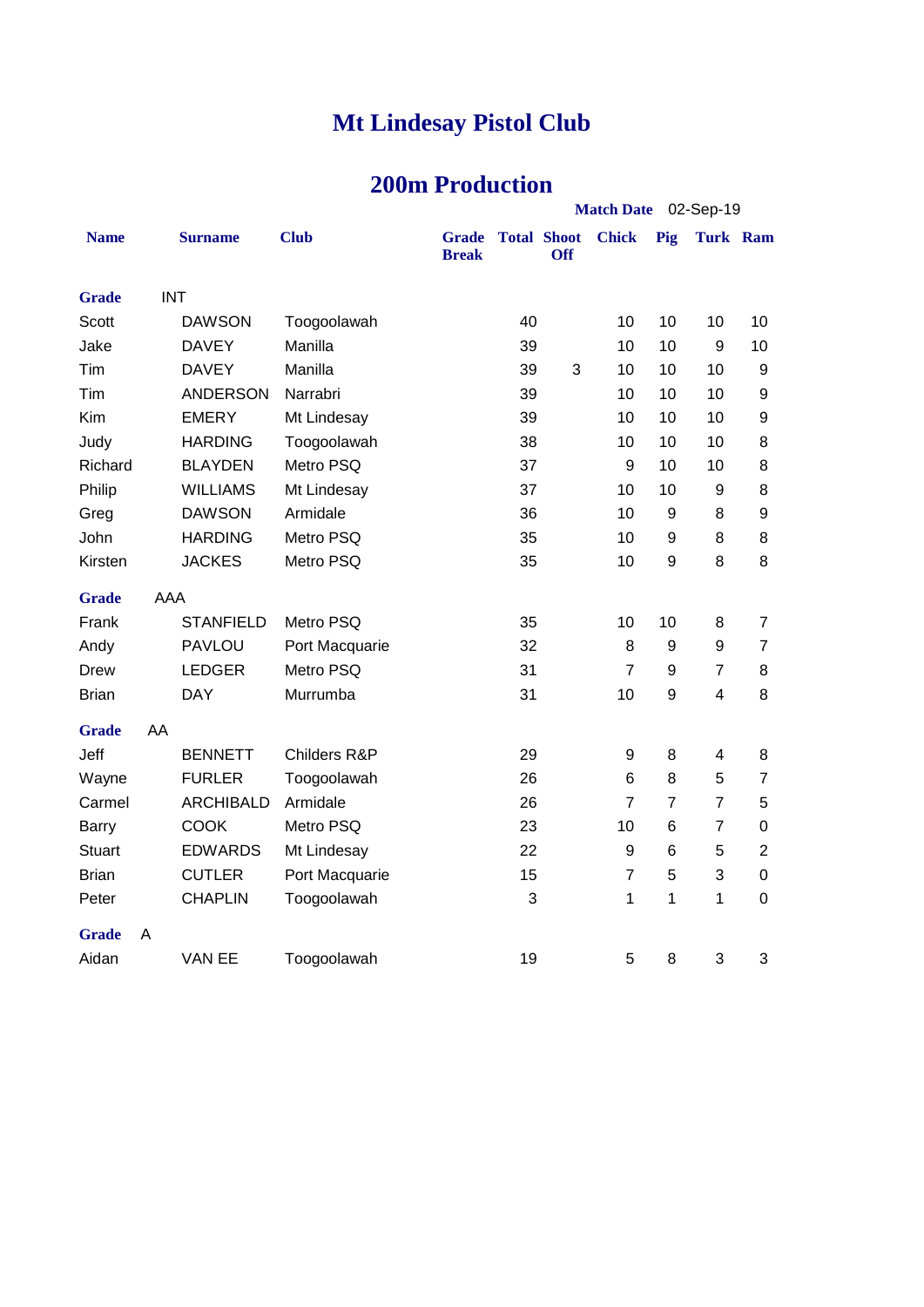### **200m Revolver**

|               |            |                  |                |                              |    |                                  | Match Date 02-Sep-19 |                         |                |                |  |
|---------------|------------|------------------|----------------|------------------------------|----|----------------------------------|----------------------|-------------------------|----------------|----------------|--|
| <b>Name</b>   |            | <b>Surname</b>   | <b>Club</b>    | <b>Grade</b><br><b>Break</b> |    | <b>Total Shoot</b><br><b>Off</b> | <b>Chick</b>         | Pig                     | Turk Ram       |                |  |
| <b>Grade</b>  | <b>INT</b> |                  |                |                              |    |                                  |                      |                         |                |                |  |
| Tim           |            | <b>ANDERSON</b>  | Narrabri       |                              | 40 |                                  | 10                   | 10                      | 10             | 10             |  |
| Richard       |            | <b>BLAYDEN</b>   | Metro PSQ      |                              | 39 |                                  | 10                   | 10                      | 9              | 10             |  |
| Kim           |            | <b>EMERY</b>     | Mt Lindesay    |                              | 36 |                                  | 10                   | 10                      | 6              | 10             |  |
| <b>Scott</b>  |            | <b>DAWSON</b>    | Toogoolawah    |                              | 36 |                                  | 9                    | 10                      | 9              | 8              |  |
| Tim           |            | <b>DAVEY</b>     | Manilla        |                              | 36 |                                  | 10                   | 10                      | 9              | $\overline{7}$ |  |
| Judy          |            | <b>HARDING</b>   | Toogoolawah    |                              | 35 |                                  | 10                   | 10                      | 8              | $\overline{7}$ |  |
| John          |            | <b>HARDING</b>   | Metro PSQ      |                              | 28 |                                  | 8                    | 6                       | 6              | 8              |  |
| <b>Grade</b>  | AAA        |                  |                |                              |    |                                  |                      |                         |                |                |  |
| Jake          |            | <b>DAVEY</b>     | Manilla        |                              | 36 |                                  | 9                    | 10                      | 9              | 8              |  |
| <b>Terry</b>  |            | <b>ANDERSON</b>  | Narrabri       |                              | 33 |                                  | 9                    | 6                       | 10             | 8              |  |
| Philip        |            | <b>WILLIAMS</b>  | Mt Lindesay    |                              | 32 |                                  | 9                    | 9                       | 5              | 9              |  |
| Drew          |            | <b>LEDGER</b>    | Metro PSQ      |                              | 30 |                                  | 9                    | 9                       | 4              | 8              |  |
| Kirsten       |            | <b>JACKES</b>    | Metro PSQ      |                              | 28 |                                  | 9                    | 8                       | 5              | 6              |  |
| Greg          |            | <b>DAWSON</b>    | Armidale       |                              | 27 |                                  | 10                   | 8                       | 3              | 6              |  |
| <b>Grade</b>  | AA         |                  |                |                              |    |                                  |                      |                         |                |                |  |
| Aidan         |            | VAN EE           | Toogoolawah    |                              | 28 |                                  | 10                   | 8                       | 4              | 6              |  |
| Jeff          |            | <b>BENNETT</b>   | Childers R&P   |                              | 27 |                                  | $\overline{7}$       | $\overline{7}$          | $\overline{7}$ | 6              |  |
| Barry         |            | <b>COOK</b>      | Metro PSQ      |                              | 26 |                                  | 6                    | 9                       | 4              | 7              |  |
| Carmel        |            | <b>ARCHIBALD</b> | Armidale       |                              | 25 |                                  | 9                    | 8                       | 3              | 5              |  |
| <b>Brian</b>  |            | <b>DAY</b>       | Murrumba       |                              | 25 |                                  | $\overline{7}$       | 10                      | 4              | 4              |  |
| Wayne         |            | <b>FURLER</b>    | Toogoolawah    |                              | 24 |                                  | 9                    | $\overline{7}$          | 5              | 3              |  |
| <b>Stuart</b> |            | <b>EDWARDS</b>   | Mt Lindesay    |                              | 24 |                                  | 9                    | 8                       | 4              | 3              |  |
| Frank         |            | <b>STANFIELD</b> | Metro PSQ      |                              | 23 |                                  | 8                    | 9                       | $\overline{2}$ | 4              |  |
| Geoff         |            | <b>SCUPHAM</b>   | Metro PSQ      |                              | 21 |                                  | 8                    | 9                       | 1              | 3              |  |
| Andy          |            | <b>PAVLOU</b>    | Port Macquarie |                              | 17 |                                  | 8                    | $\mathbf{2}$            | 4              | 3              |  |
| <b>Grade</b>  | A          |                  |                |                              |    |                                  |                      |                         |                |                |  |
| <b>Brian</b>  |            | <b>CUTLER</b>    | Port Macquarie |                              | 19 |                                  | 4                    | 6                       | 5              | 4              |  |
| Peter         |            | <b>CHAPLIN</b>   | Toogoolawah    |                              | 10 |                                  | 6                    | $\overline{\mathbf{c}}$ | 1              | 1              |  |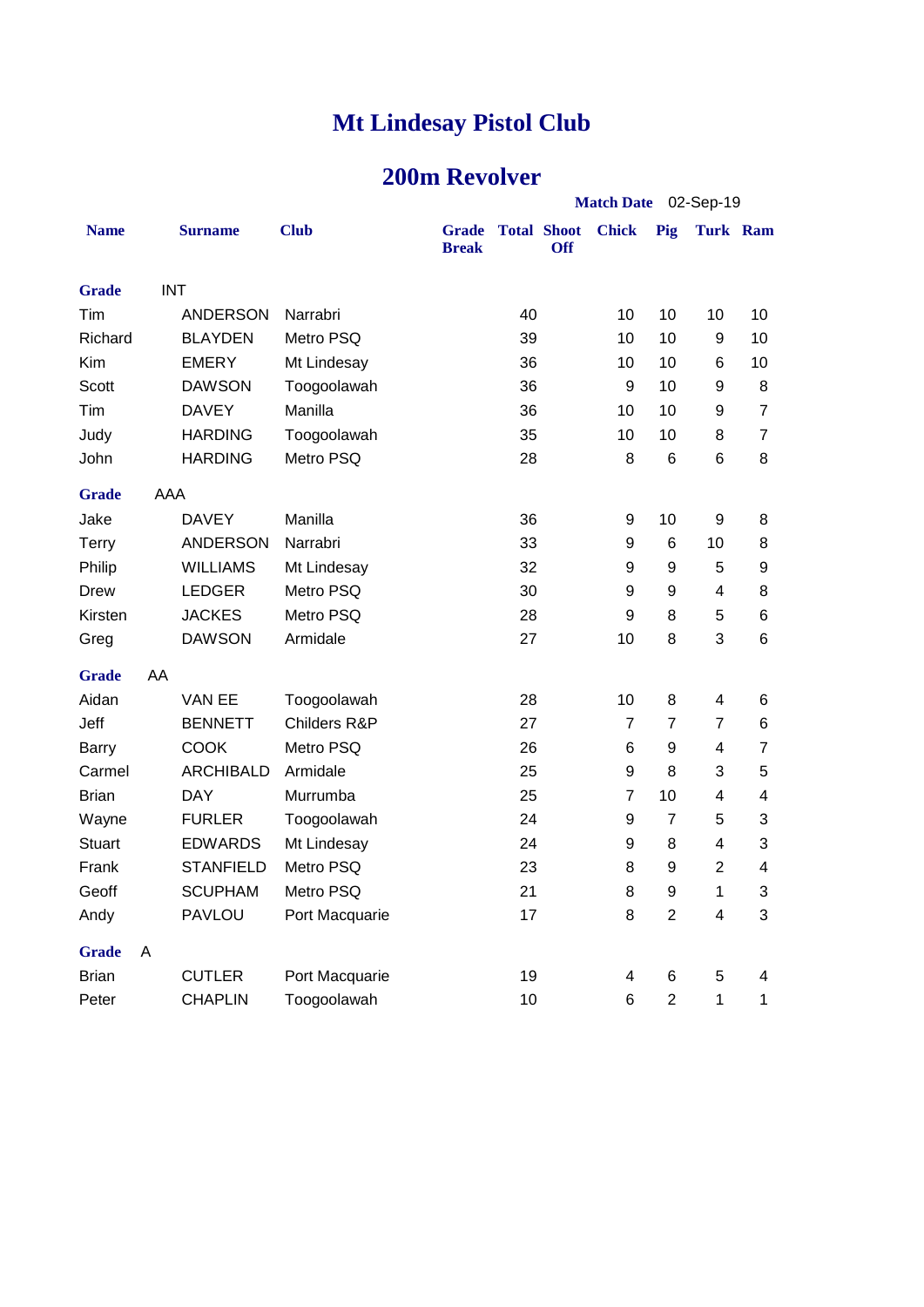### **200m Standing**

|              |            |                  |                |                       |                |                                  | Match Date 02-Sep-19    |                         |                         |                  |  |  |
|--------------|------------|------------------|----------------|-----------------------|----------------|----------------------------------|-------------------------|-------------------------|-------------------------|------------------|--|--|
| <b>Name</b>  |            | <b>Surname</b>   | <b>Club</b>    | Grade<br><b>Break</b> |                | <b>Total Shoot</b><br><b>Off</b> | <b>Chick</b>            | Pig                     | Turk Ram                |                  |  |  |
| <b>Grade</b> | <b>INT</b> |                  |                |                       |                |                                  |                         |                         |                         |                  |  |  |
| Kim          |            | <b>EMERY</b>     | Mt Lindesay    |                       | 29             |                                  | 9                       | 8                       | 4                       | 8                |  |  |
| Tim          |            | <b>ANDERSON</b>  | Narrabri       |                       | 25             |                                  | 10                      | $\overline{7}$          | $\overline{4}$          | $\overline{4}$   |  |  |
| Judy         |            | <b>HARDING</b>   | Toogoolawah    |                       | 24             |                                  | 9                       | 9                       | 3                       | 3                |  |  |
| <b>Scott</b> |            | <b>DAWSON</b>    | Toogoolawah    |                       | 24             |                                  | 8                       | 9                       | 5                       | $\overline{c}$   |  |  |
| John         |            | <b>HARDING</b>   | Metro PSQ      |                       | 18             |                                  | 5                       | 5                       | $\overline{2}$          | $6\phantom{1}$   |  |  |
| <b>Grade</b> | AAA        |                  |                |                       |                |                                  |                         |                         |                         |                  |  |  |
| Jake         |            | <b>DAVEY</b>     | Manilla        |                       | 30             |                                  | 10                      | 8                       | 6                       | 6                |  |  |
| Tim          |            | <b>DAVEY</b>     | Manilla        |                       | 30             |                                  | 8                       | 9                       | 8                       | 5                |  |  |
| Greg         |            | <b>DAWSON</b>    | Armidale       |                       | 24             |                                  | 8                       | $\overline{7}$          | $\overline{2}$          | $\overline{7}$   |  |  |
| Philip       |            | <b>WILLIAMS</b>  | Mt Lindesay    |                       | 24             |                                  | 6                       | 5                       | $\overline{7}$          | 6                |  |  |
| Frank        |            | <b>STANFIELD</b> | Metro PSQ      |                       | 18             |                                  | 5                       | $6\phantom{1}6$         | $\overline{2}$          | 5                |  |  |
| Terry        |            | <b>ANDERSON</b>  | Narrabri       |                       | 18             |                                  | 5                       | $6\phantom{1}6$         | 6                       | 1                |  |  |
| <b>Grade</b> | AA         |                  |                |                       |                |                                  |                         |                         |                         |                  |  |  |
| Jeff         |            | <b>BENNETT</b>   | Childers R&P   |                       | 23             |                                  | $\overline{7}$          | 6                       | 4                       | 6                |  |  |
| Aidan        |            | VAN EE           | Toogoolawah    |                       | 19             |                                  | 10                      | $\overline{\mathbf{4}}$ | 5                       | $\boldsymbol{0}$ |  |  |
| Barry        |            | COOK             | Metro PSQ      |                       | 14             |                                  | 4                       | 5                       | 3                       | $\overline{c}$   |  |  |
| Peter        |            | <b>CHAPLIN</b>   | Toogoolawah    |                       | 12             |                                  | $\overline{\mathbf{4}}$ | $\overline{2}$          | $\overline{\mathbf{4}}$ | $\overline{2}$   |  |  |
| Carmel       |            | <b>ARCHIBALD</b> | Armidale       |                       | $\overline{7}$ |                                  | $\overline{0}$          | $\overline{2}$          | 3                       | $\overline{2}$   |  |  |
| <b>Grade</b> | Α          |                  |                |                       |                |                                  |                         |                         |                         |                  |  |  |
| Drew         |            | <b>LEDGER</b>    | Metro PSQ      |                       | 13             |                                  | 5                       | 3                       | $\mathbf 1$             | 4                |  |  |
| Andy         |            | <b>PAVLOU</b>    | Port Macquarie |                       | 12             |                                  | 5                       | 1                       | 3                       | 3                |  |  |
| Michelle     |            | <b>CLARK</b>     | Metro PSQ      |                       | 9              |                                  | $\overline{\mathbf{4}}$ | 1                       | $\overline{2}$          | $\overline{2}$   |  |  |
| Kirsten      |            | <b>JACKES</b>    | Metro PSQ      |                       | 9              |                                  | $\overline{2}$          | 5                       | $\overline{2}$          | $\boldsymbol{0}$ |  |  |
| <b>Brian</b> |            | <b>DAY</b>       | Murrumba       |                       | 8              |                                  | $\overline{2}$          | 3                       | $\overline{2}$          | 1                |  |  |
| Wayne        |            | <b>FURLER</b>    | Toogoolawah    |                       | 4              |                                  | $\overline{2}$          | $\overline{c}$          | $\mathsf 0$             | $\mathbf 0$      |  |  |
| <b>Grade</b> | B          |                  |                |                       |                |                                  |                         |                         |                         |                  |  |  |
| <b>Brian</b> |            | <b>CUTLER</b>    | Port Macquarie |                       | 1              |                                  | 1                       | $\mathbf 0$             | $\pmb{0}$               | $\boldsymbol{0}$ |  |  |